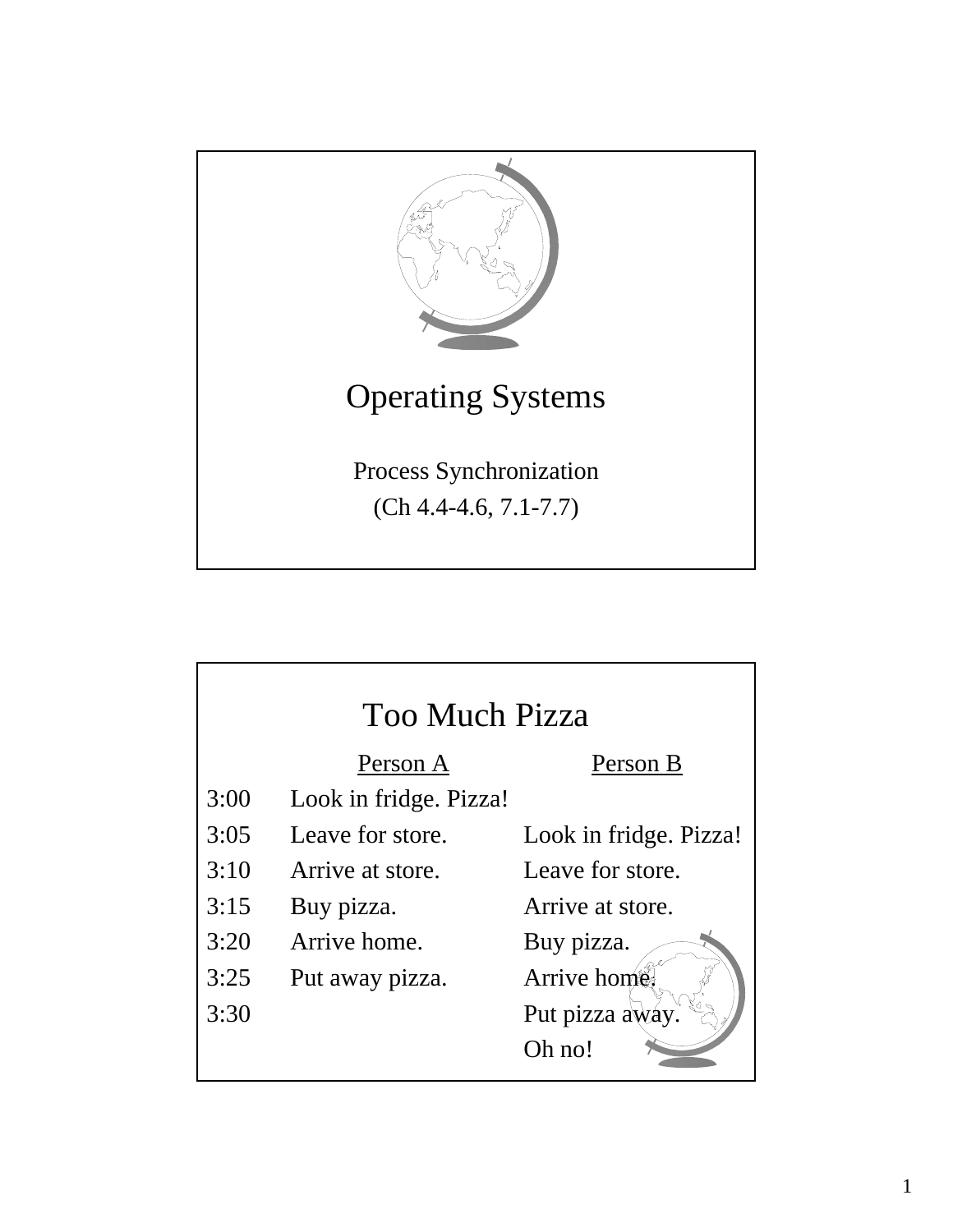

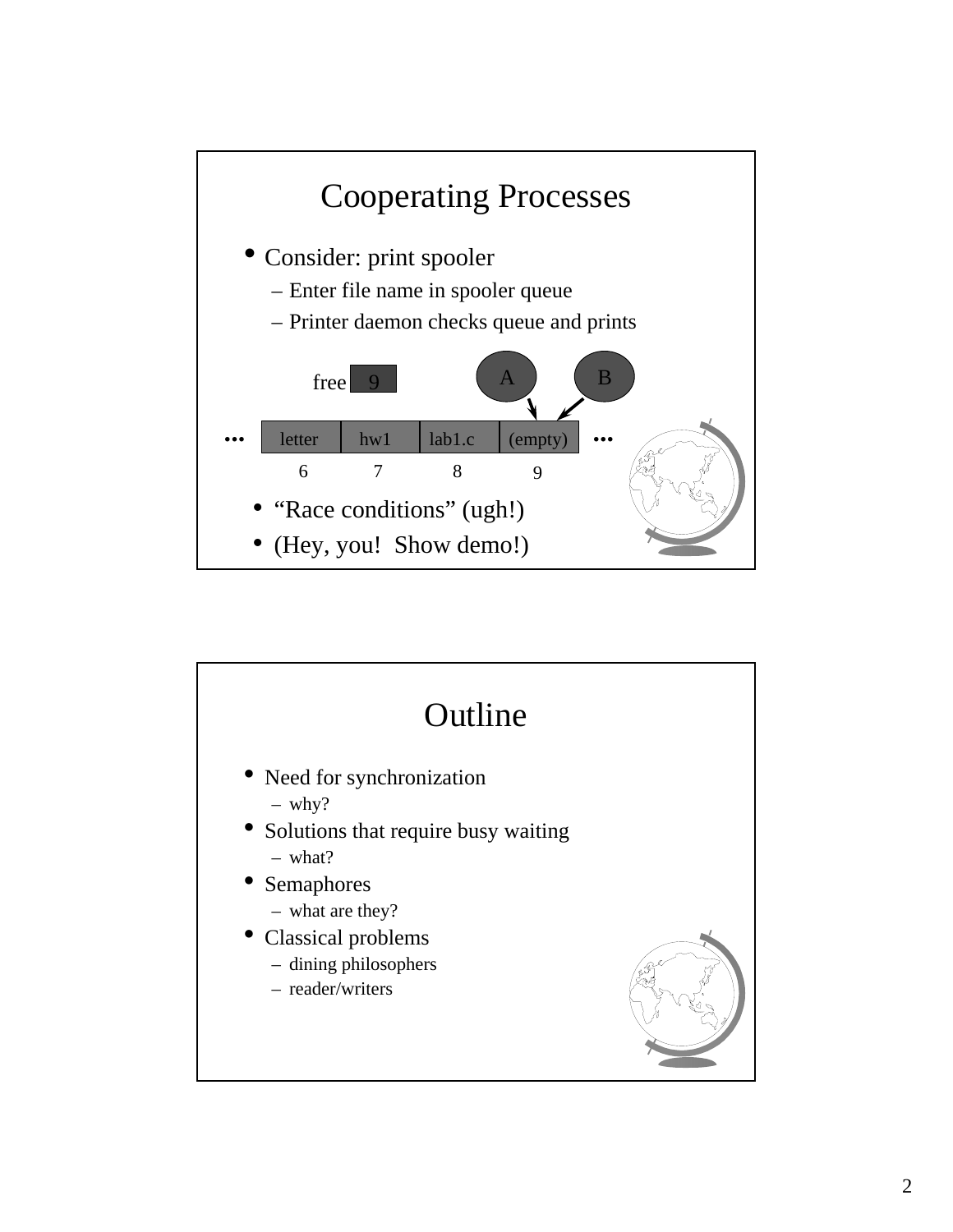

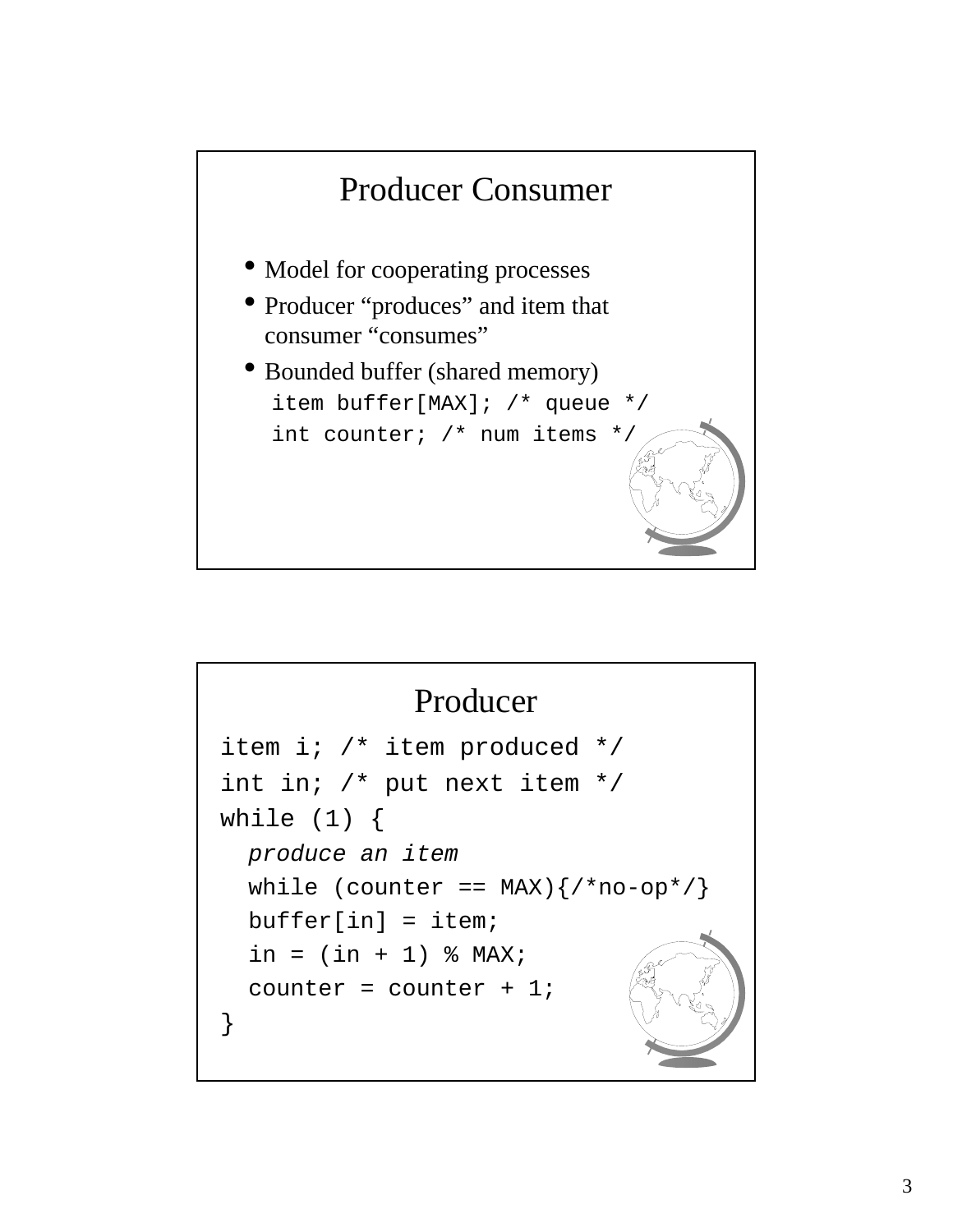## Consumer item i; /\* item consumed \*/ int out; /\* take next item \*/ while  $(1)$  { while (counter == 0)  $\{/*no-op*/\}$ item = buffer[out];  $out = (out + 1)$  % MAX; counter = counter -  $1$ ; *consume the item* }

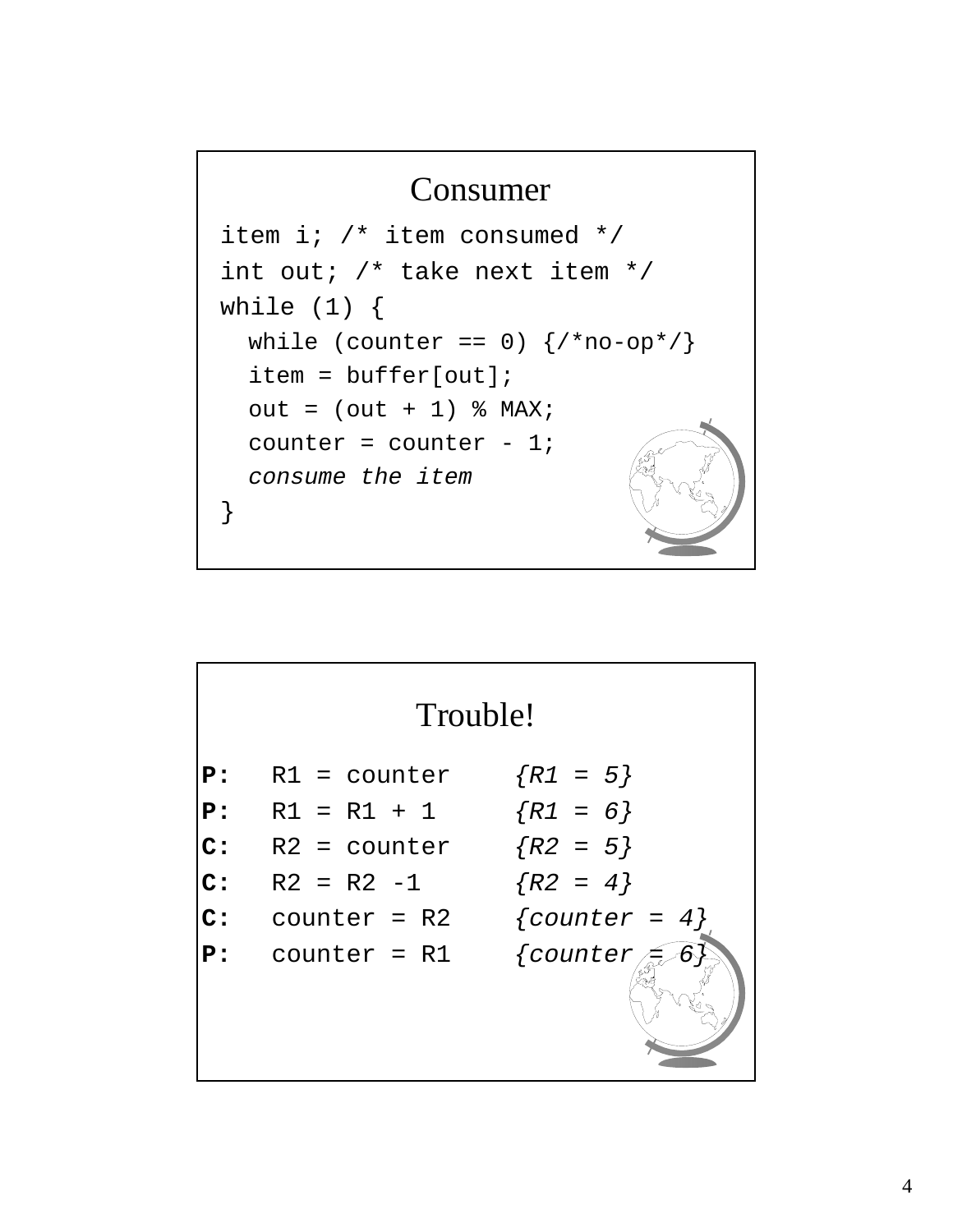

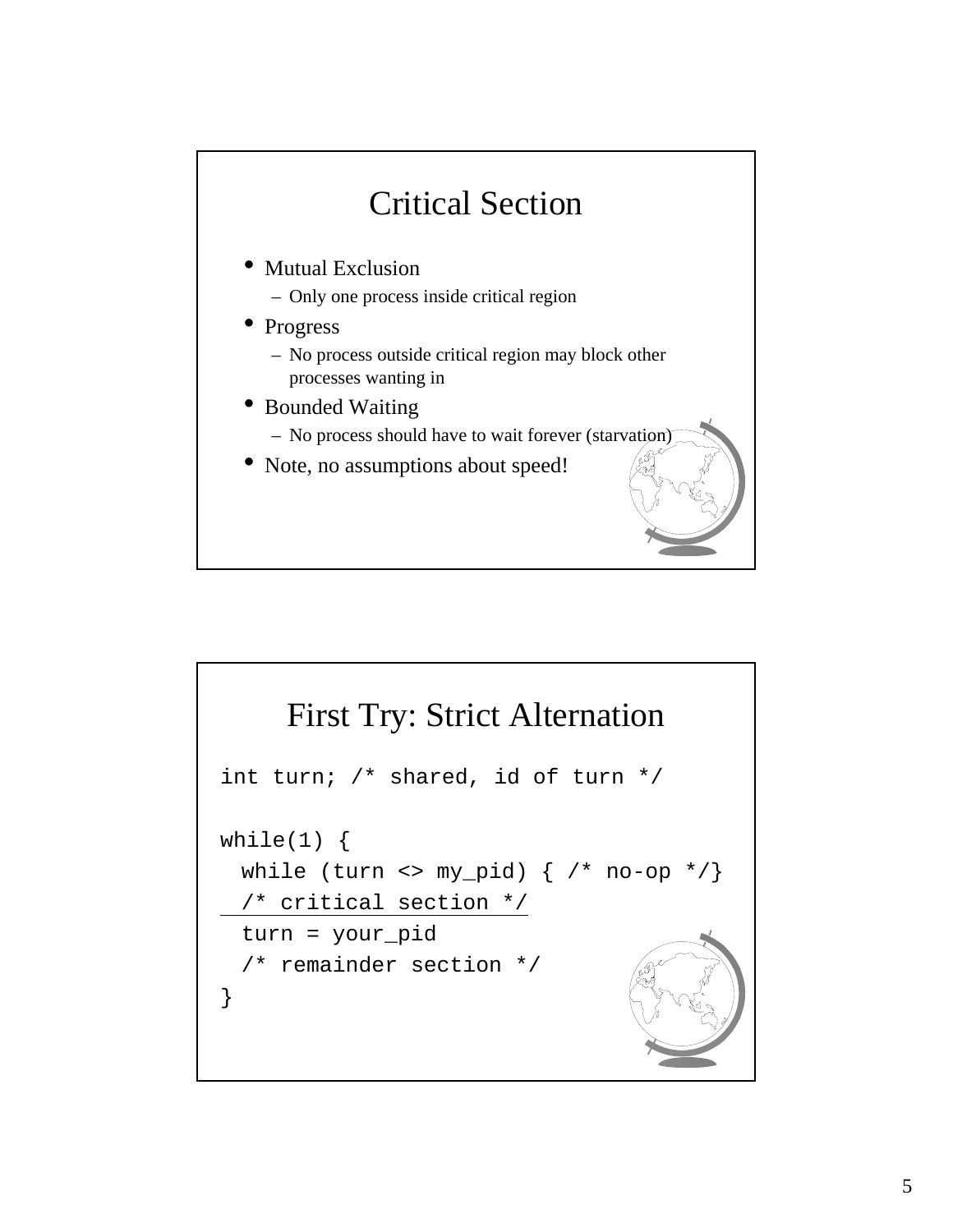

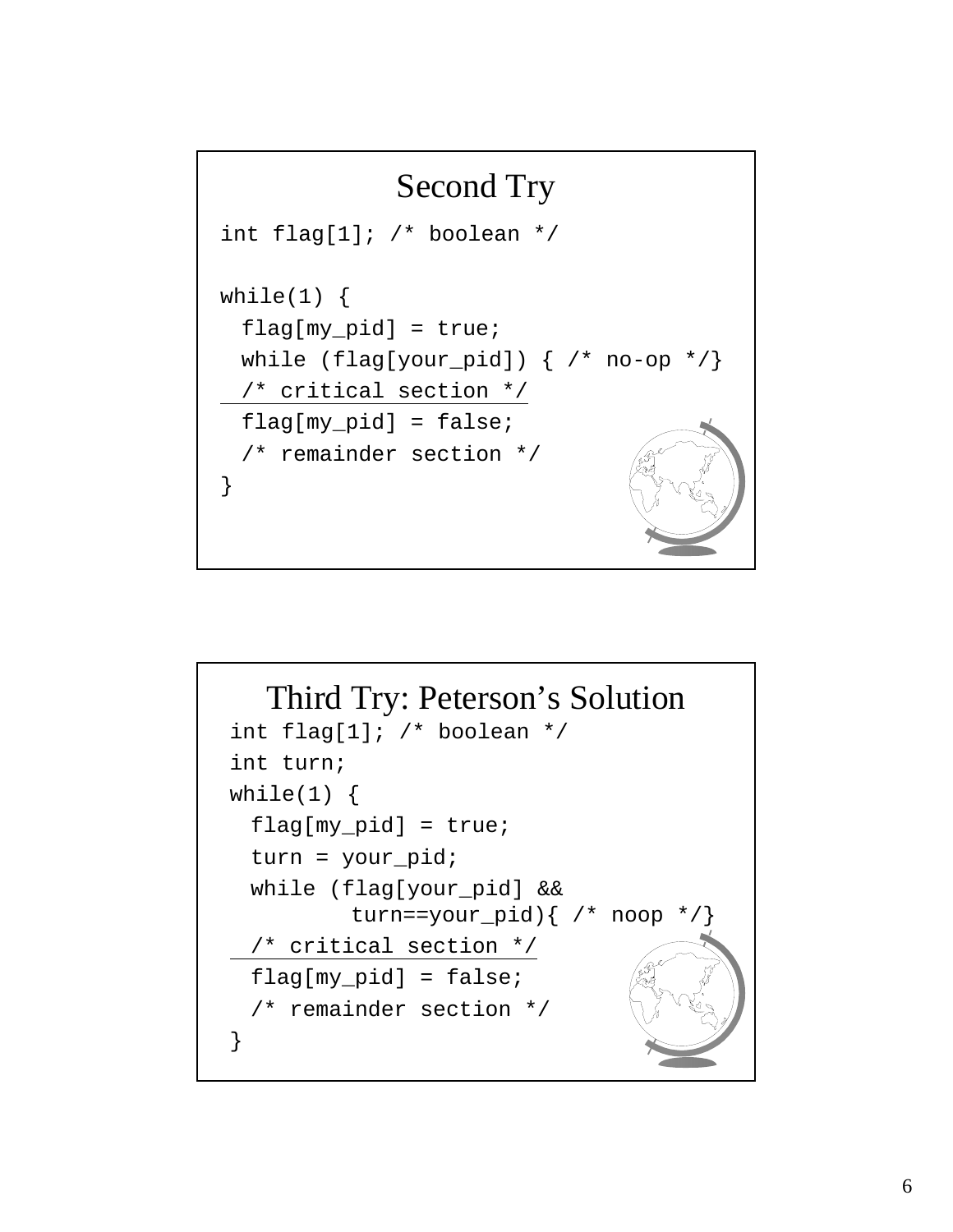

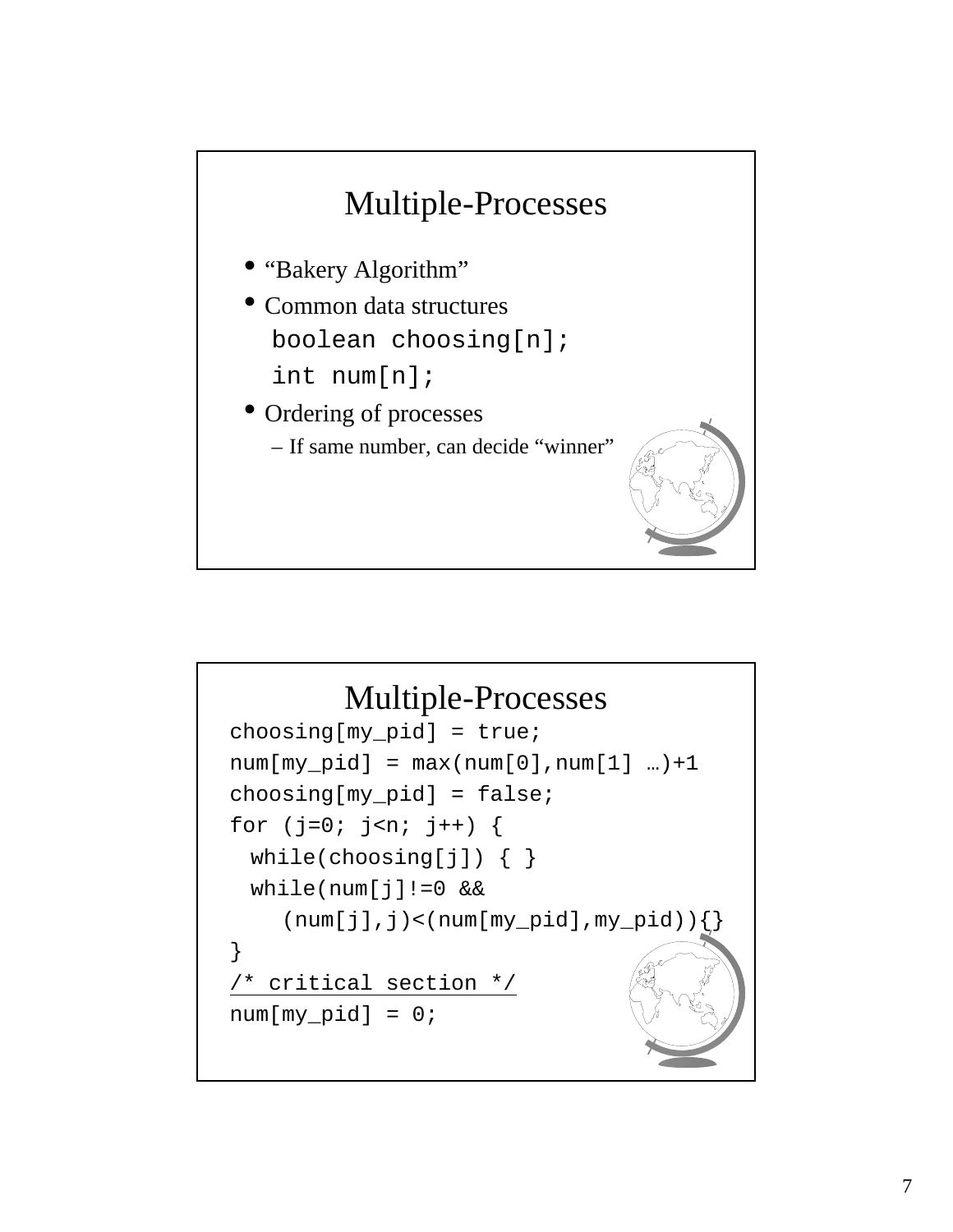

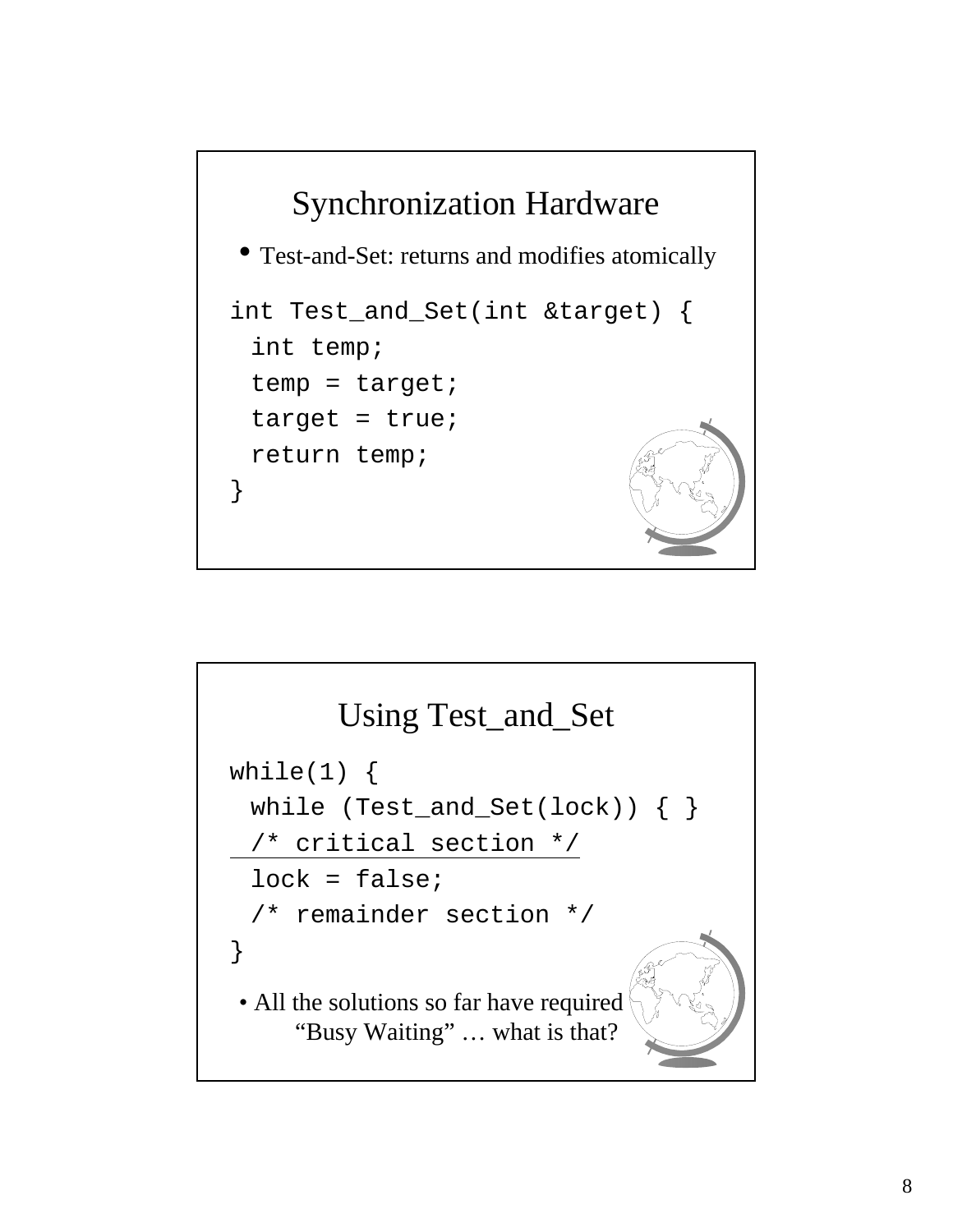

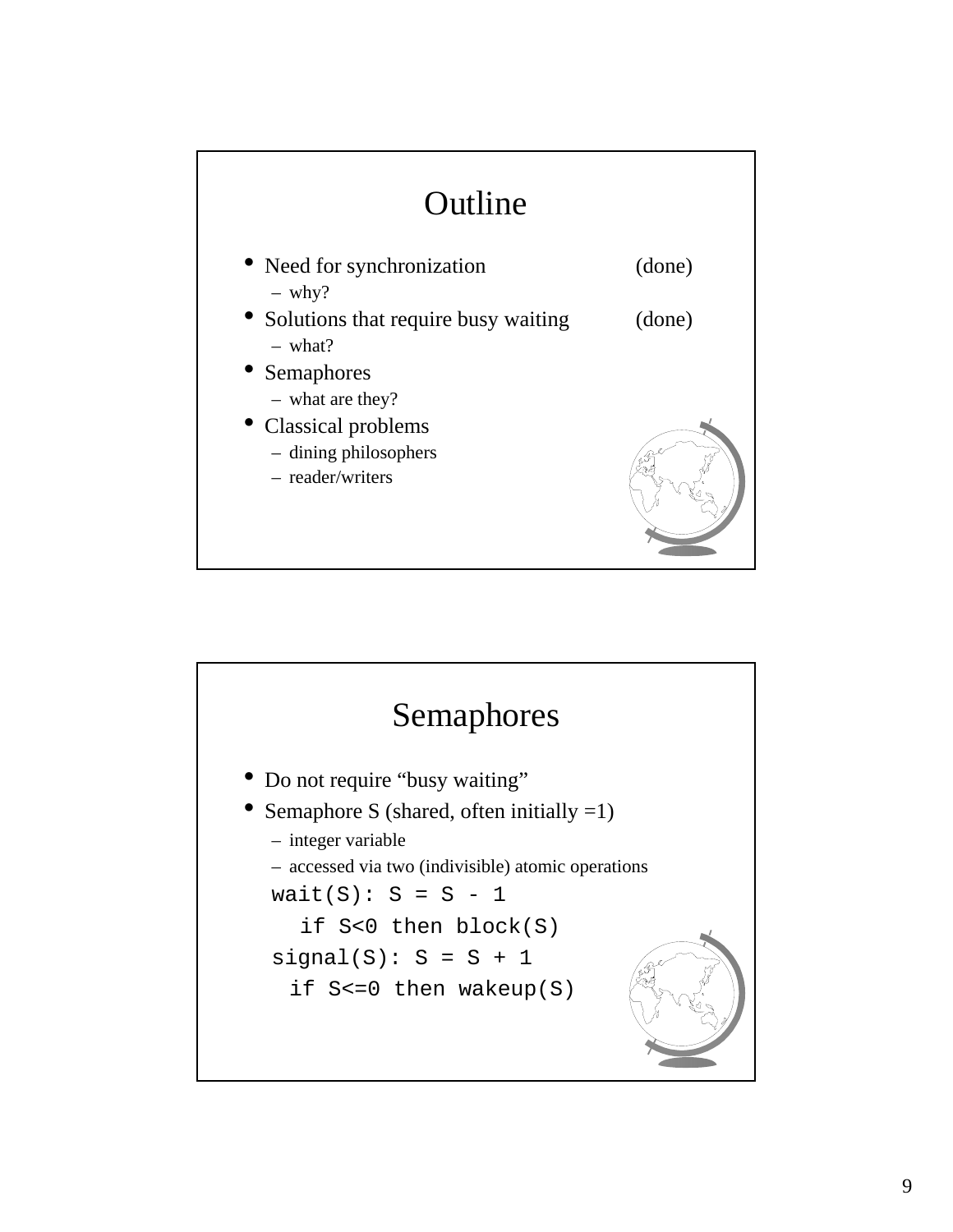

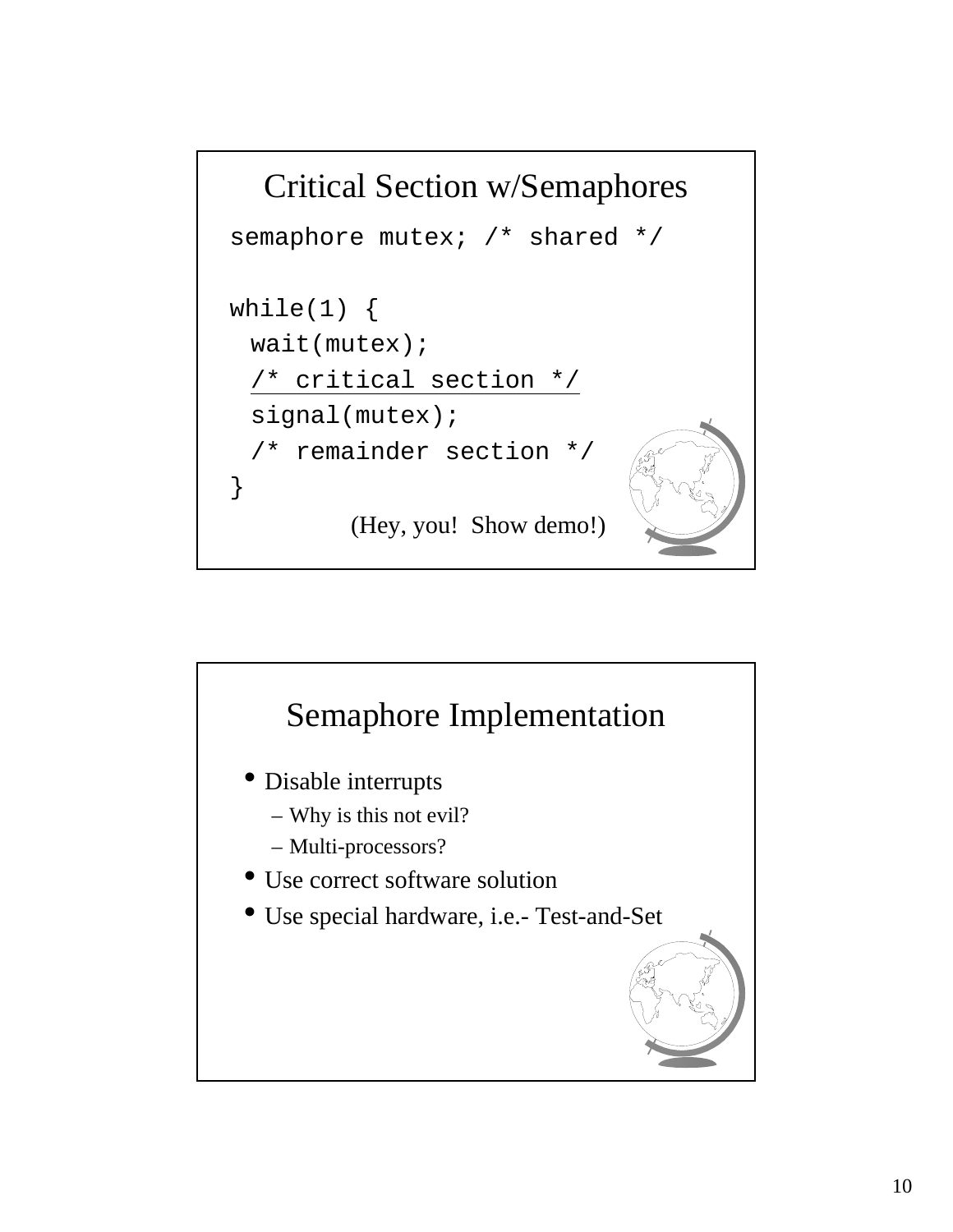# Design Technique: Reducing a Problem to a Special Case

- Simple solution not adequate – ex: disabling interrupts
- Problem solution requires special case solution
	- ex: protecting *S* for semaphores
- Simple solution adequate for special case
- Other examples:
	- name servers, on-line help

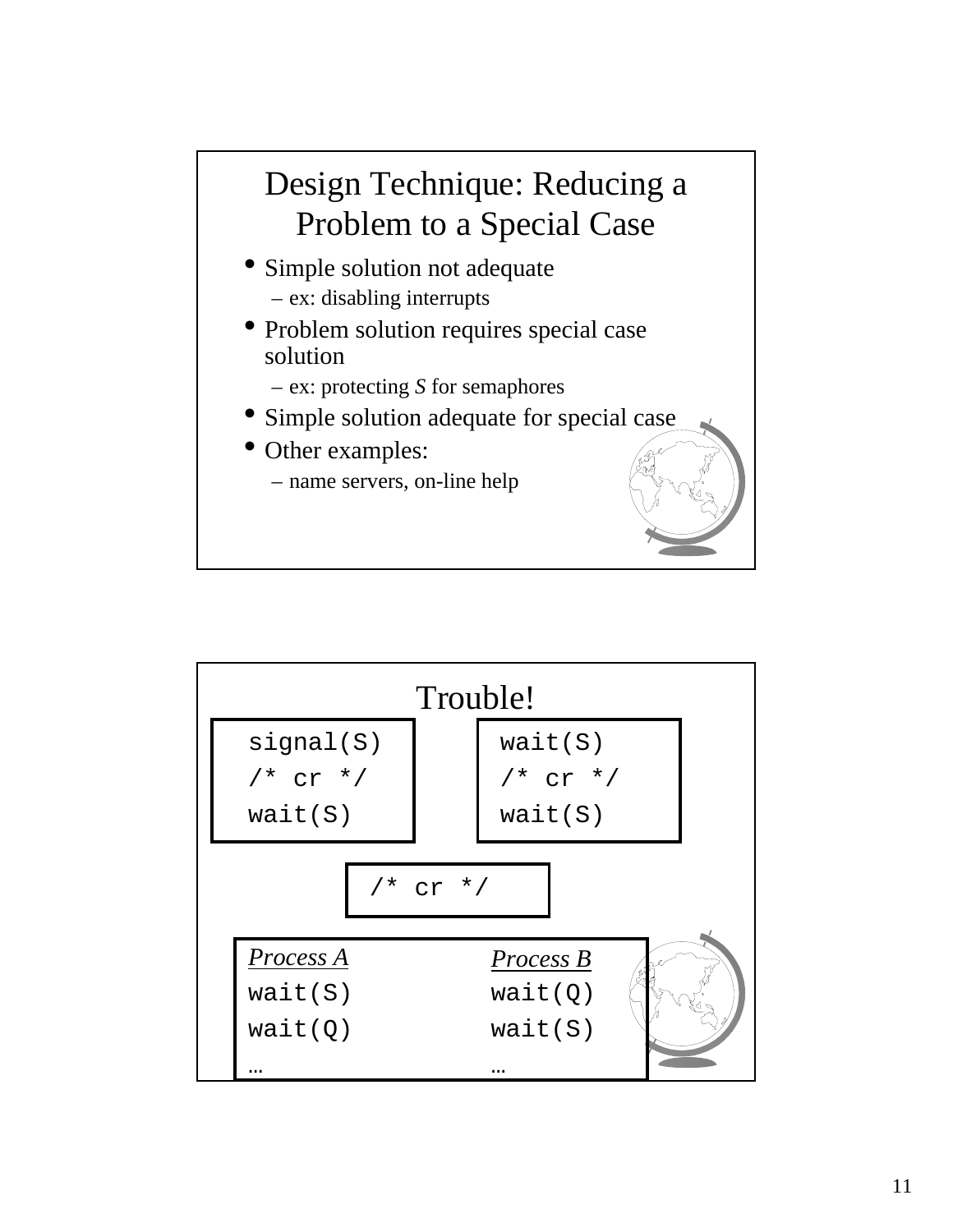## Classical Synchronization Problems

- Bounded Buffer
- Readers Writers
- Dining Philosophers



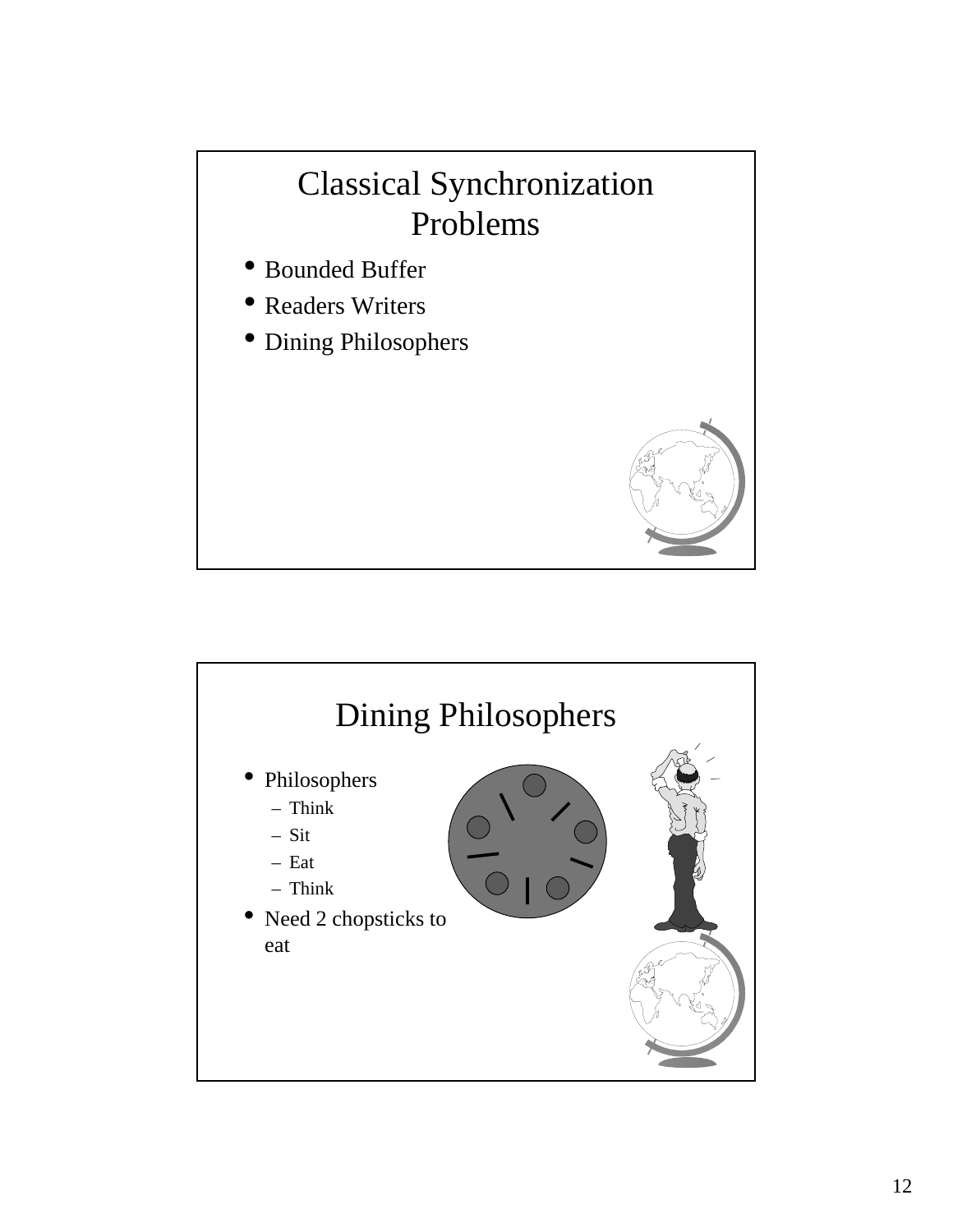

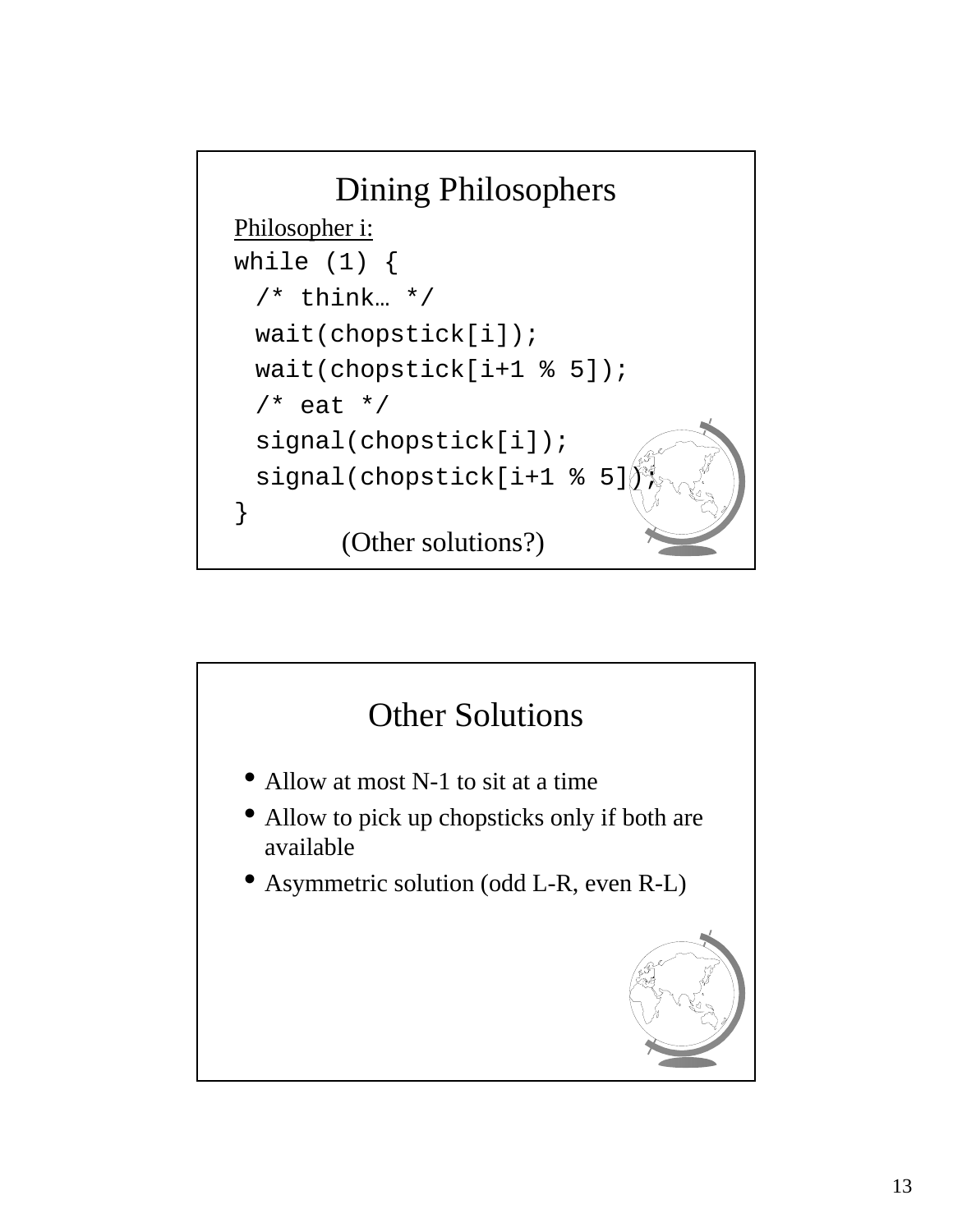# Readers-Writers • *Readers* only read the content of object • *Writers* read and write the object • Critical region:

- No processes
- One or more readers (no writers)
- One writer (nothing else)
- Solutions favor Reader *or* Writer



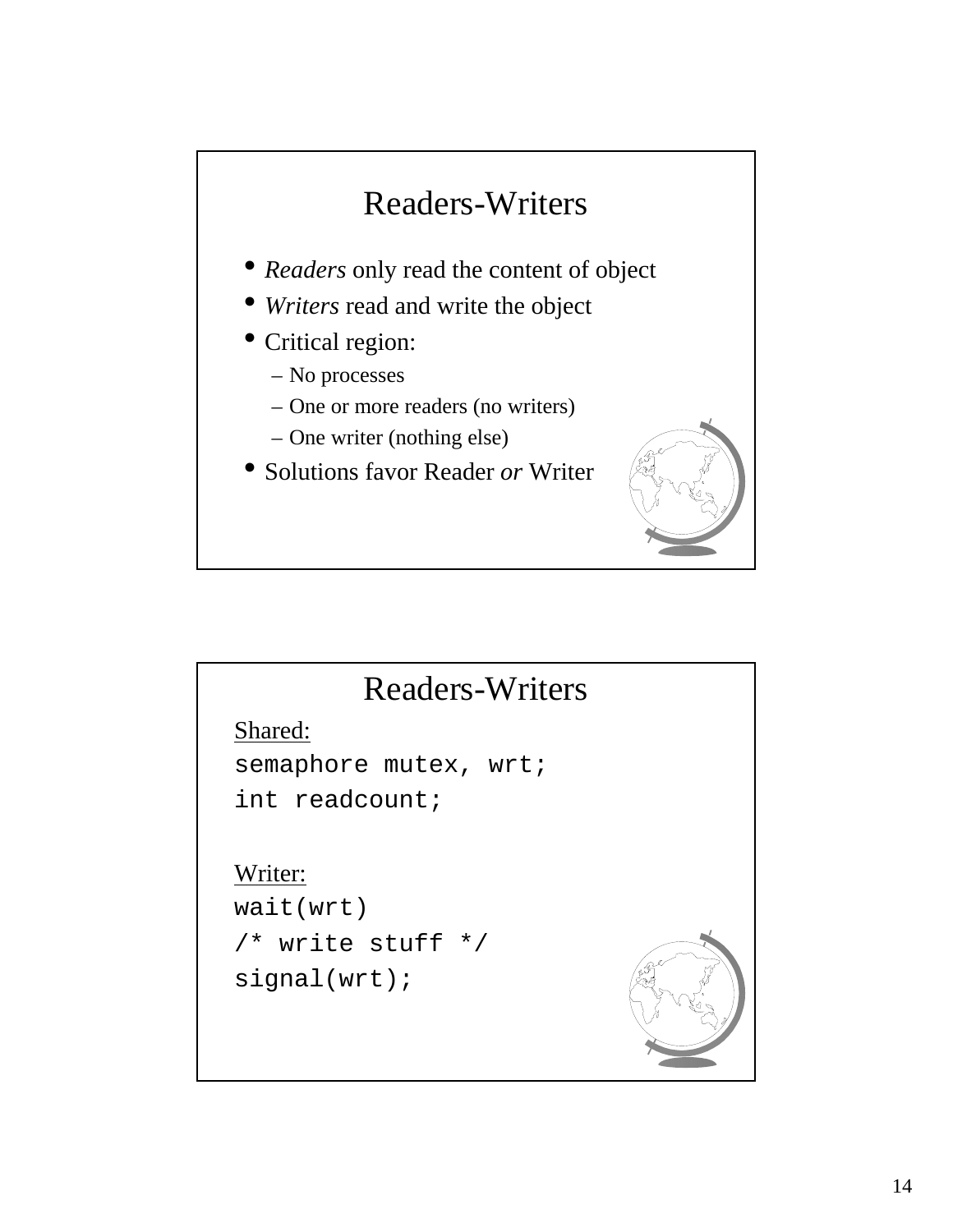

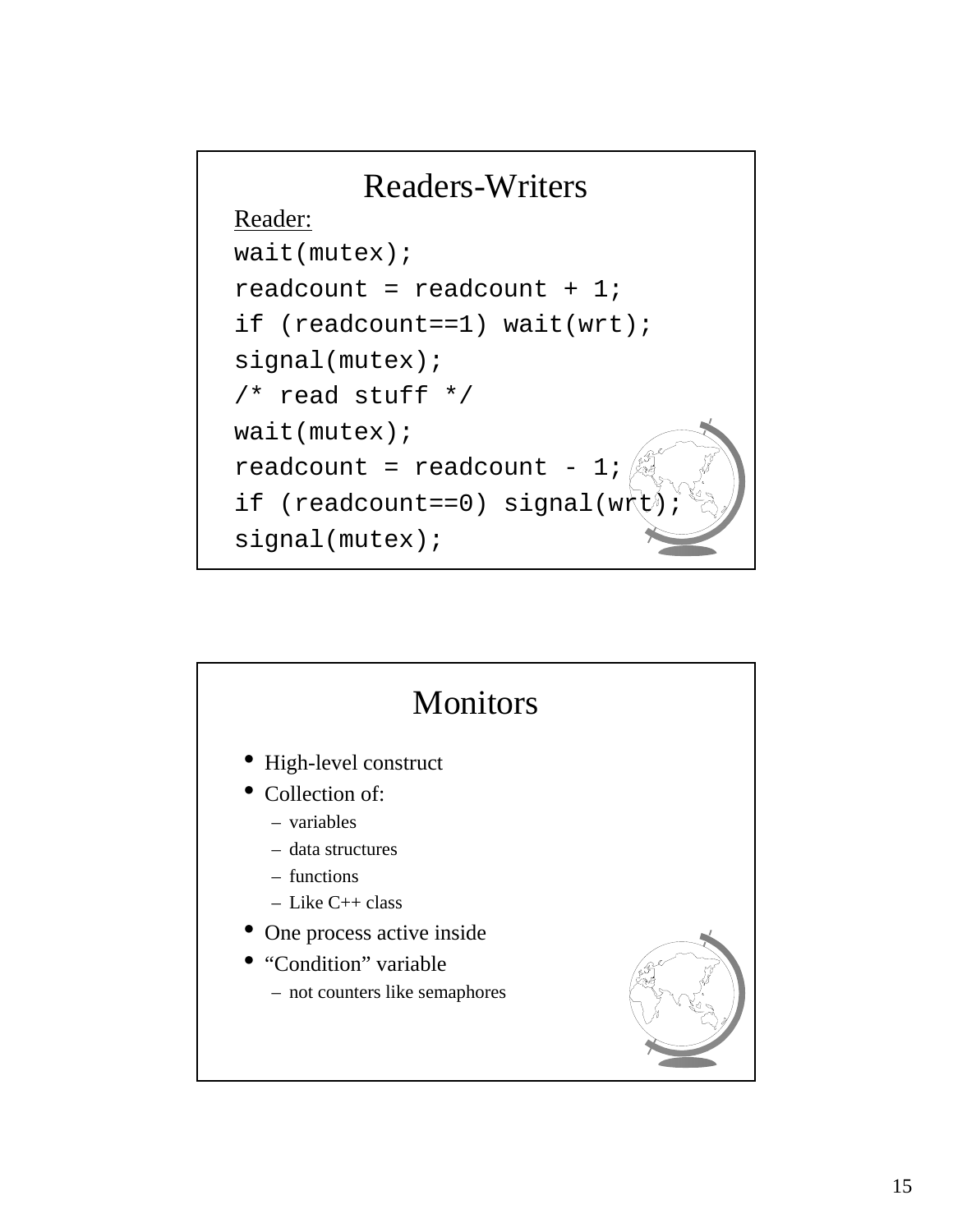

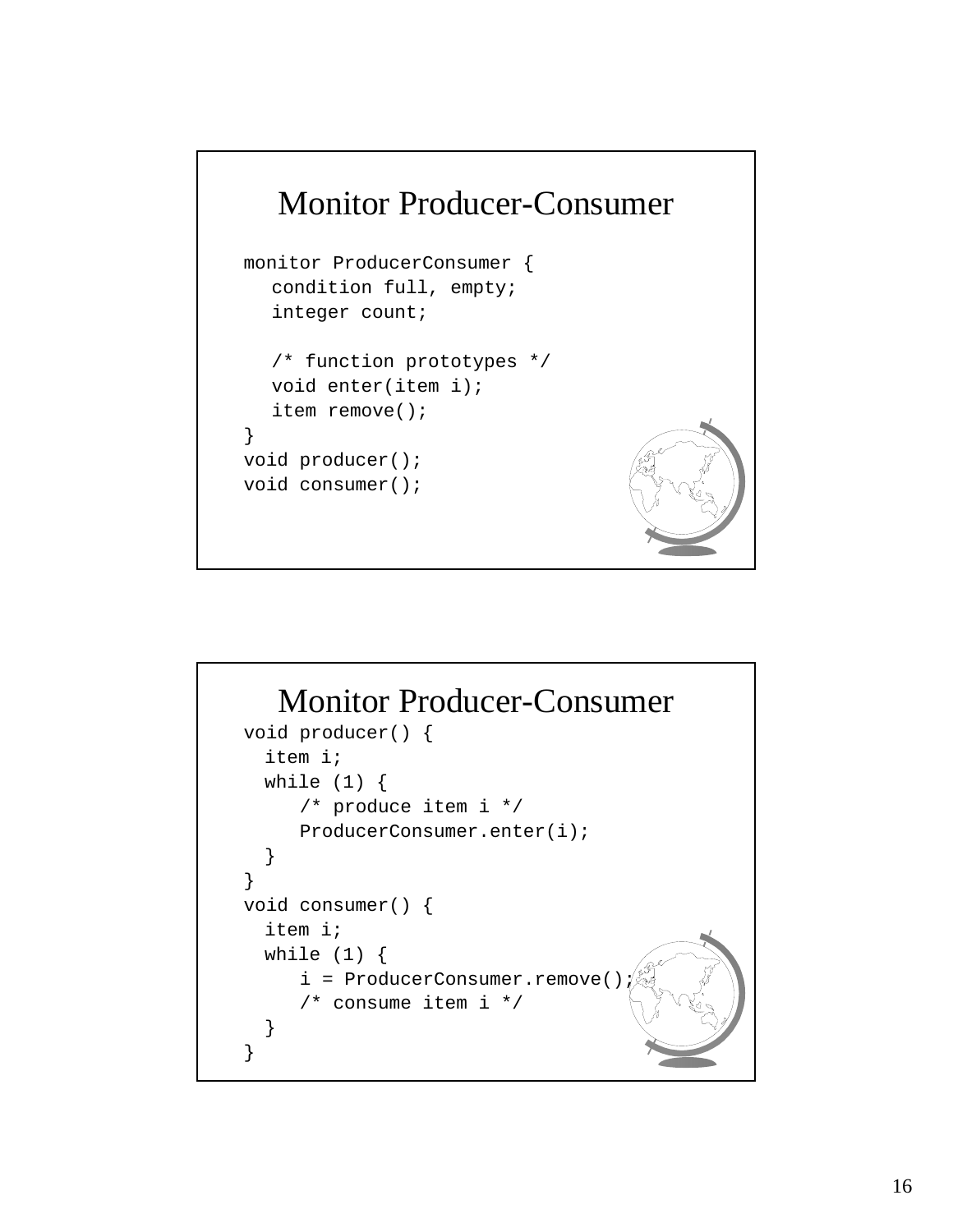### Monitor Producer-Consumer

```
void enter (item i) {
  if (count == N) sleep(full);
  /* add item i */
  count = count + 1;
  if (count == 1) then wakeup(empty);
}
item remove () {
  if (count == 0) then sleep(empty);
  /* remove item into i */
  count = count - 1;if (count == N-1) then wakeup(ful
 return i;
}
```
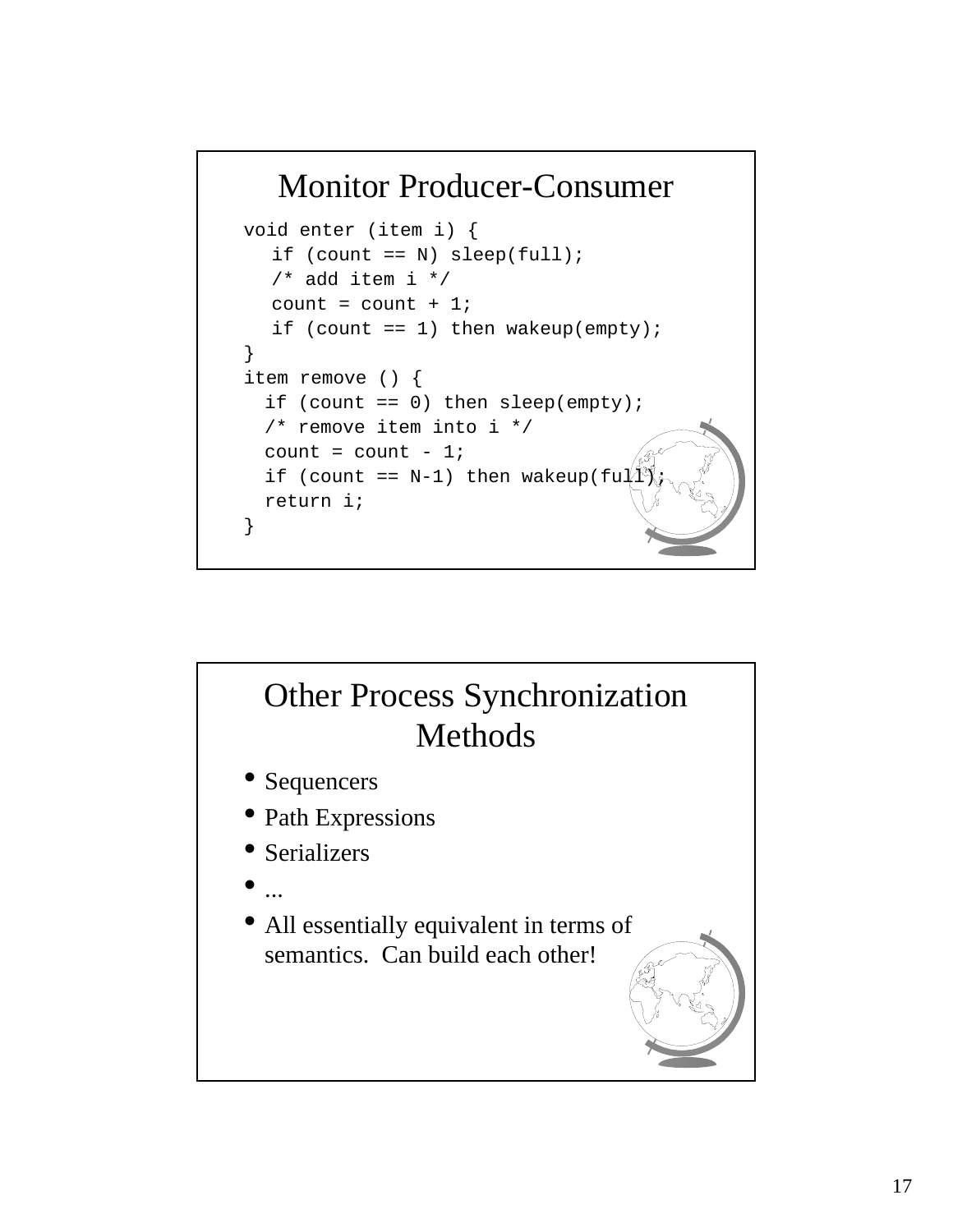

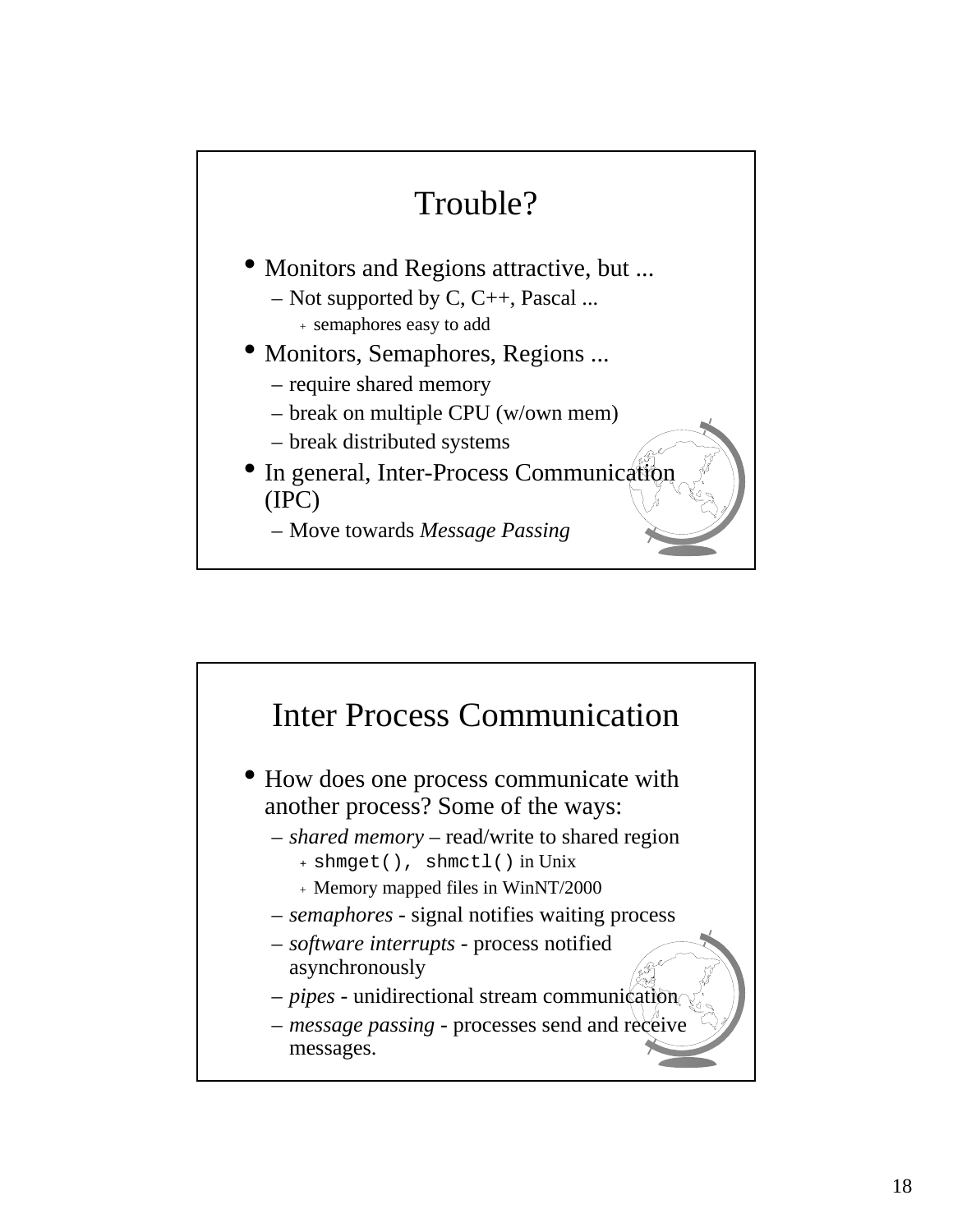

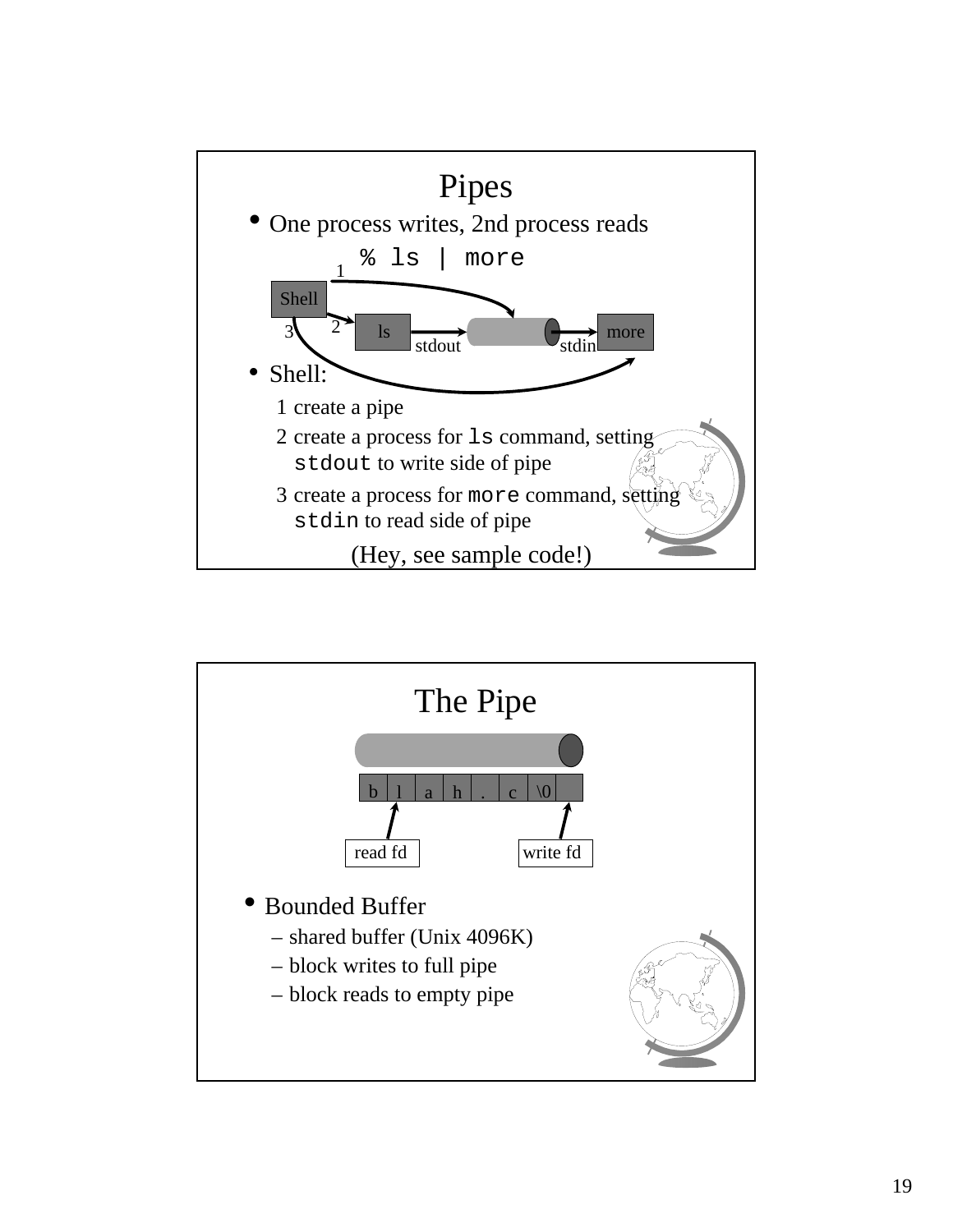

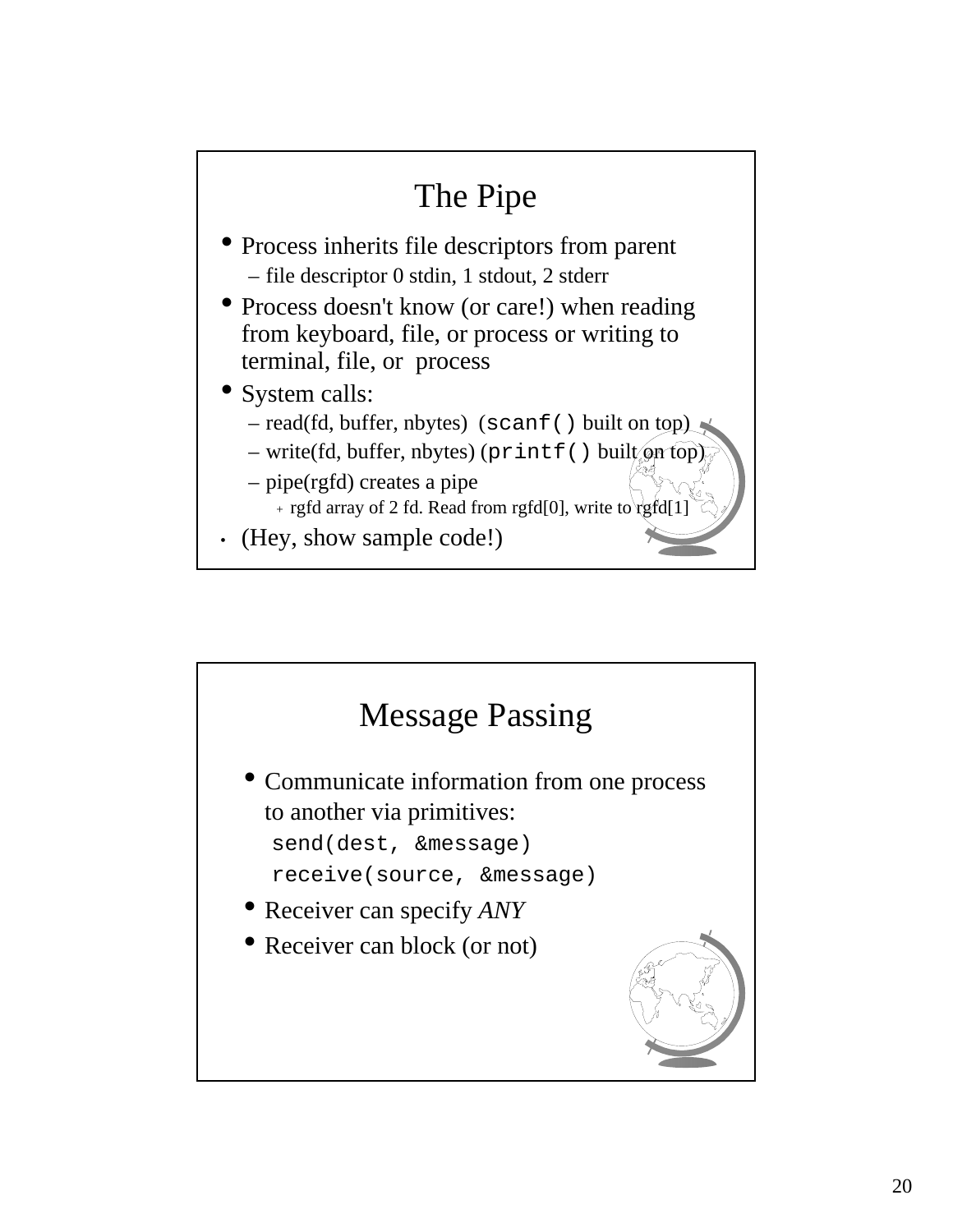

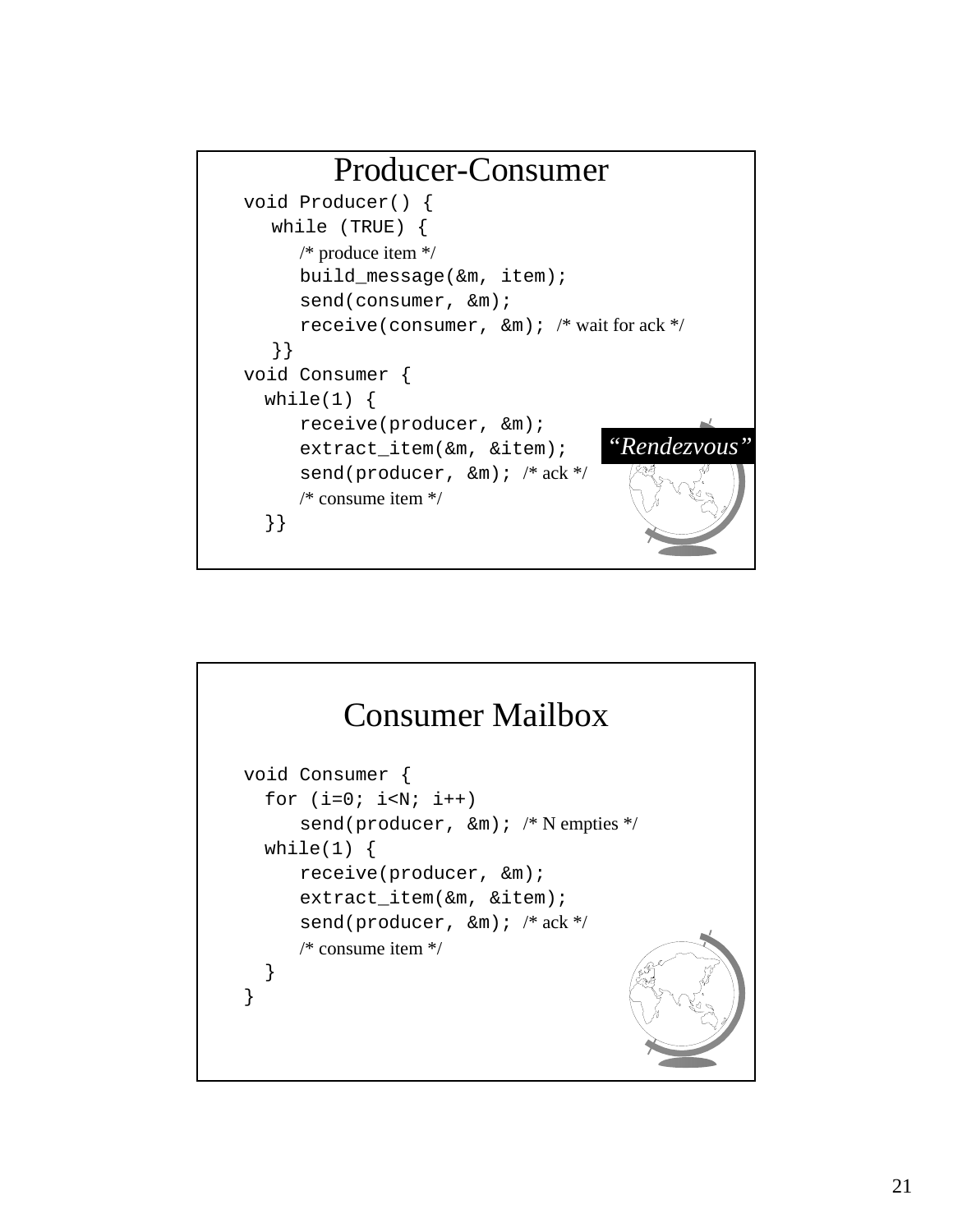

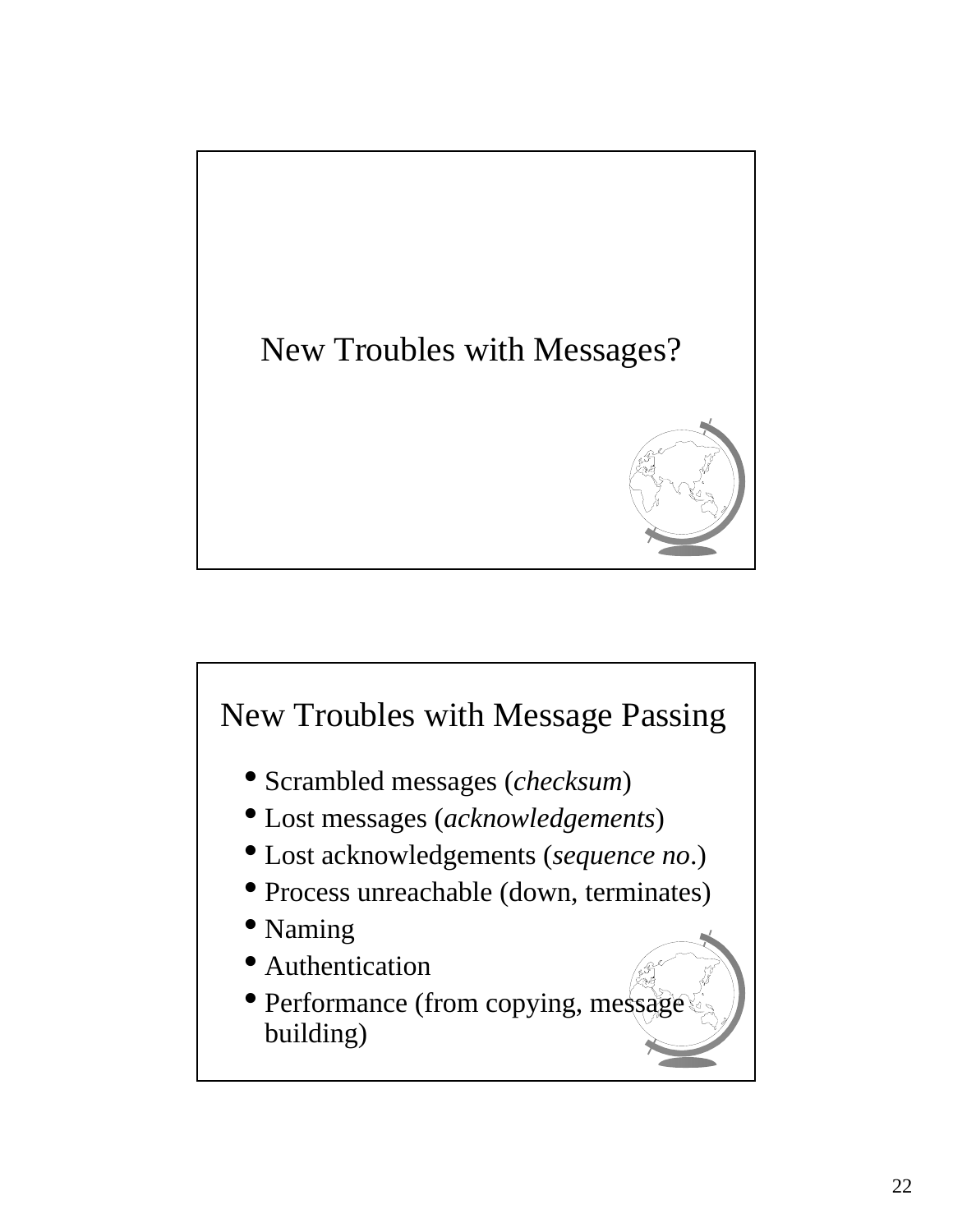# Software Interrupts

- Similar to hardware interrupt.
- Processes interrupt each other (often for system call)
- Asynchronous! Stops execution then restarts
	- cntl-C
	- child process completes
	- alarm scheduled by the process expires
		- + Unix: SIGALRM from alarm() or setiting
	- $-$  resource limit exceeded (disk quota, CPU  $\lim_{h \to 0}$
	- programming errors: invalid data, divide by

#### Software Interrupts •SendInterrupt(pid, num) – type num to process pid, – kill() in Unix – (NT doesn't allow signals to processes) •HandleInterrupt(num, handler) – type num, use function handler – signal() in Unix – Use exception handler in WinNT/2000 • Typical handlers: – ignore – terminate (maybe w/core dump) – user-defined • (Hey, show demos!)